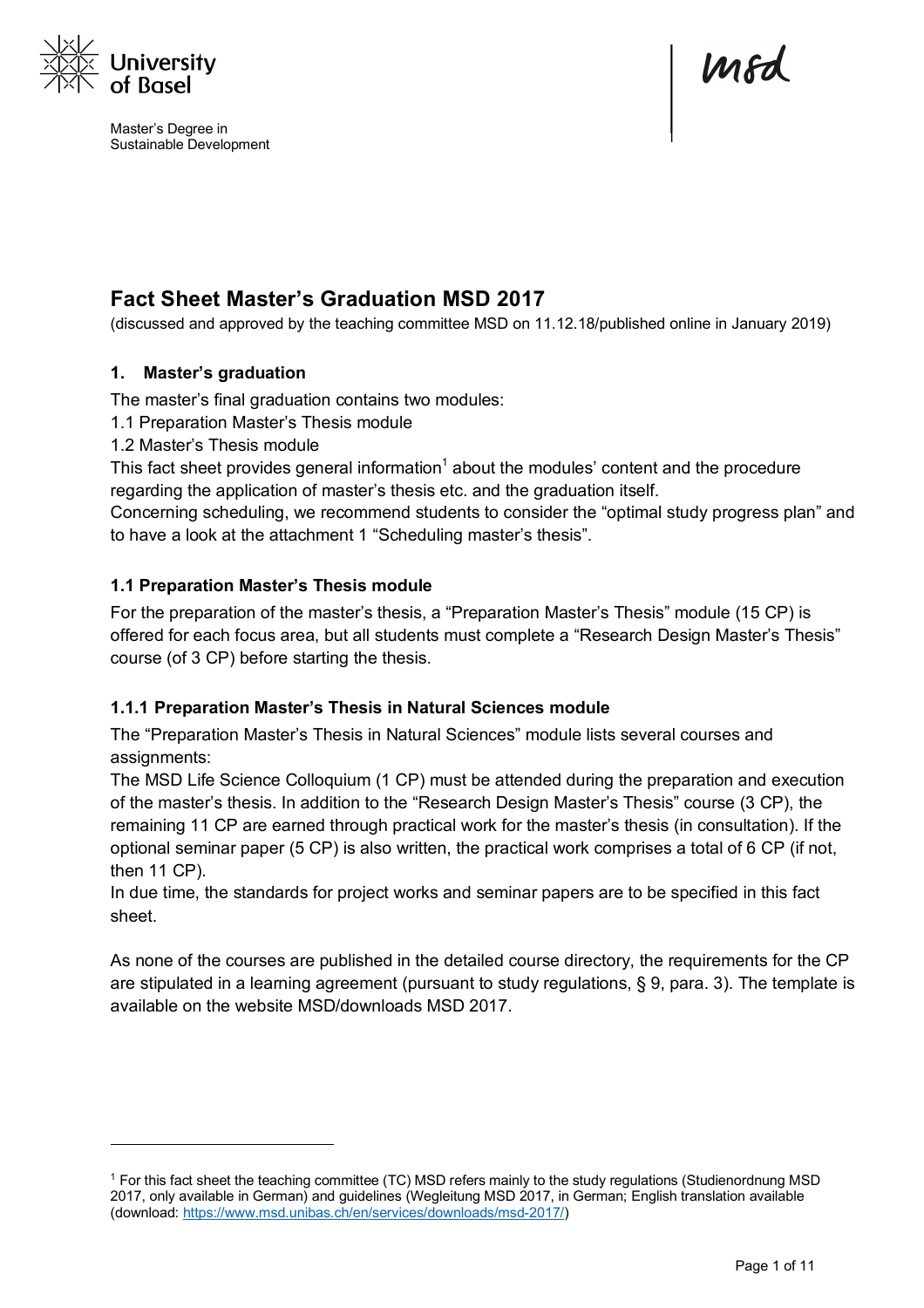# **1.1.2 Preparation Master's Thesis in Social Sciences module**

The credit points are earned as listed (all classes are published in the detailed course directory and medium-term syllabus):

- Research Design Master's Thesis, 3 CP;
- Methods course, 3 CP;
- Research colloquium, 1 CP;
- Current topics, 3 CP.

Furthermore, the students have to submit a seminar paper of 5 CP. The topic should be related to the topic of the master's thesis.

In case of a "free" paper (not in connection with a seminar attended), details are stipulated in a learning contract. Use the form available on MOnA.

In case of a paper related to a registered seminar, students just have to clarify topic, length and deadline of submission with the responsible assessor. Title and mark are entered by the assessor directly on TeLL, no extra learning contract is necessary.

According to the optimal course progression plan, the seminar paper should be started during the  $2<sup>nd</sup>$  semester, at latest when applying for the master's thesis. The paper should be submitted in the third semester at the latest.

# **1.1.3 Preparation Master's Thesis in Economics module**

In addition to the Research Design course (3 CP), credit points are earned through courses that teach important disciplinary basics and methods. The courses are published in the medium-term syllabus and in the detailed course directory.

# **1.2 Master's Thesis module**

The aim of the master's thesis is to demonstrate that the student is capable of scientific work. The master's thesis is a work of independent research on a topic related to sustainability using scientific methods. The questions and methods are based on the selected focus area, but an interdisciplinary embedding should be shown. Interdisciplinary master's theses that combine questions or methods from different disciplines are encouraged.

# **2. Application requirements for master's thesis**

For admission to the master's thesis, students must have earned at least 50 program-relevant credit points (CP) within the scope of the MSD. In addition, they must provide proof of compliance with any additional requirements (Auflagen) (only for those students who must do them). This means: The CP acquired must be recorded in the student's academic progress summary (Leistungsübersicht) or – in the case of external courses – confirmed with an official written certificate from the educational institution/lecturer. If an examination is pending or if no certificate can be provided, the application for the master's thesis cannot be made.

Fulfillment of these criteria will be confirmed during the credit point check (KP-Controlling). The students will agree a date for this with the manager of the MSD coordination office.

In addition to the admission letter, students must provide the following documents for this meeting:

- Current academic progress summary;
- any learning agreements;
- any learning contracts;
- any application approval;
- if existent: individual study progress plan (template on the website).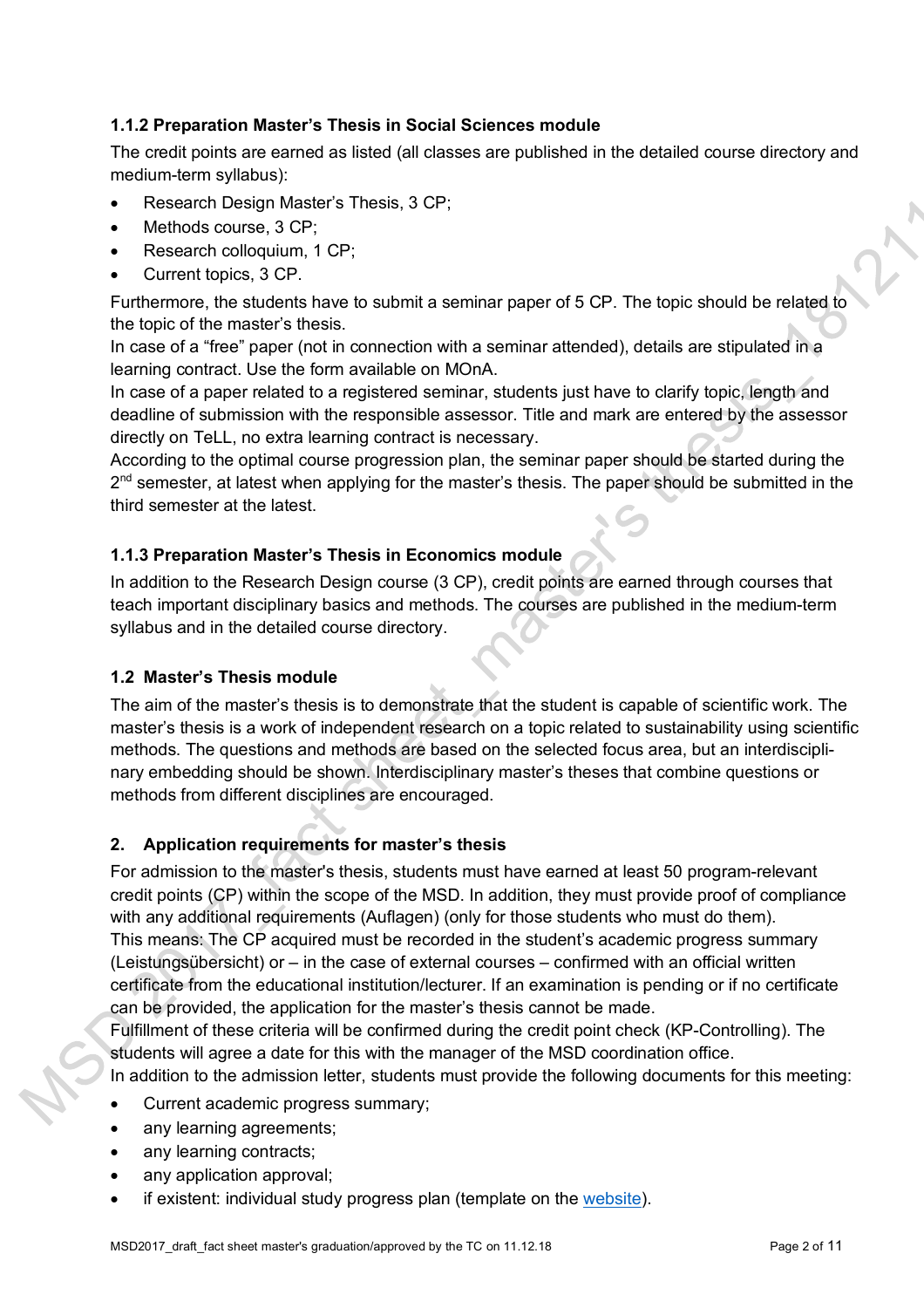# **3. Attendance of the master's colloquia**

During the master's colloquia, students learn to present and critically comment own and fellow student's master's thesis. The applied methods and results must be communicated to an interdisciplinary audience. The master's colloquia are attended for a total of three semesters according to the optimal course progression plan.

# **4. Formalities regarding master's thesis**

#### **4.1 Choice of master's thesis reviewer**

The master's thesis is supervised and assessed by a qualified reviewer, who is the holder of a professorship at the University of Basel.

On request, it is possible to assign a second reviewer (from inside or outside of the University of Basel), who must have completed a doctorate as a minimum. Interdisciplinary work supervised jointly by lecturers from different faculties is actively supported.

The reviewer(s) take(s) on a supporting function in the development of the master's thesis. Furthermore, the reviewer(s) is/are responsible for the grading and the final report (for details see section 4.6 of this fact sheet).

# **4.2 Topic selection**

The topic for the master's thesis is agreed between reviewer(s) and the student. The topic has to be related to sustainability.

The TC will assess whether the topic adequately meets the objectives of the master's degree program (relation to sustainability, scientific specialization, interdisciplinary embeddedness). Students are supposed to prepare the topic during the course "Research Design Master's Thesis".

#### **4.3 Duration of the master's thesis**

Usually, students write their master's thesis within the period of 6 months (by default). Students may also apply for the longer period of nine-month. However, they have to justify the longer period in the application form for the master's thesis (page 2, section 3: Methodology). The longer period is approved, when students realize e.g. a specific and extended data collection compulsory to answer the research question (whereas for the six-month period a small data collection is an option but not necessary). The TC is authorized to decide upon the submitted application whether the thesis is to be realized within the applied deadline or not.

According to the optimal course progression plan, the master's thesis within the focus area in natural sciences should rather be realized within the nine-month-period.

If a master's thesis is not submitted on time, it is deemed as failed.

Extensions can be granted only in accordance with the details in section 5.5 of the study guidelines (exam postponement, hindrance and absence, and failure to meet due dates).

# **4.4 Application for the master's thesis**

To apply for the master's thesis, a form must be completed that specifies the start/end dates, the topic, the proposal and the choice of reviewer(s). The application is submitted to the teaching TC (via coordination office), which then reviews it. Applications are processed in the TC meetings. The TC deadlines must be observed in order to ensure timely processing.

On approval of the application by the TC, the students must provide the committee with the completed learning contract for the master's thesis within three weeks. The period for the master's thesis begins on submission of this learning contract. If the learning contract has not been received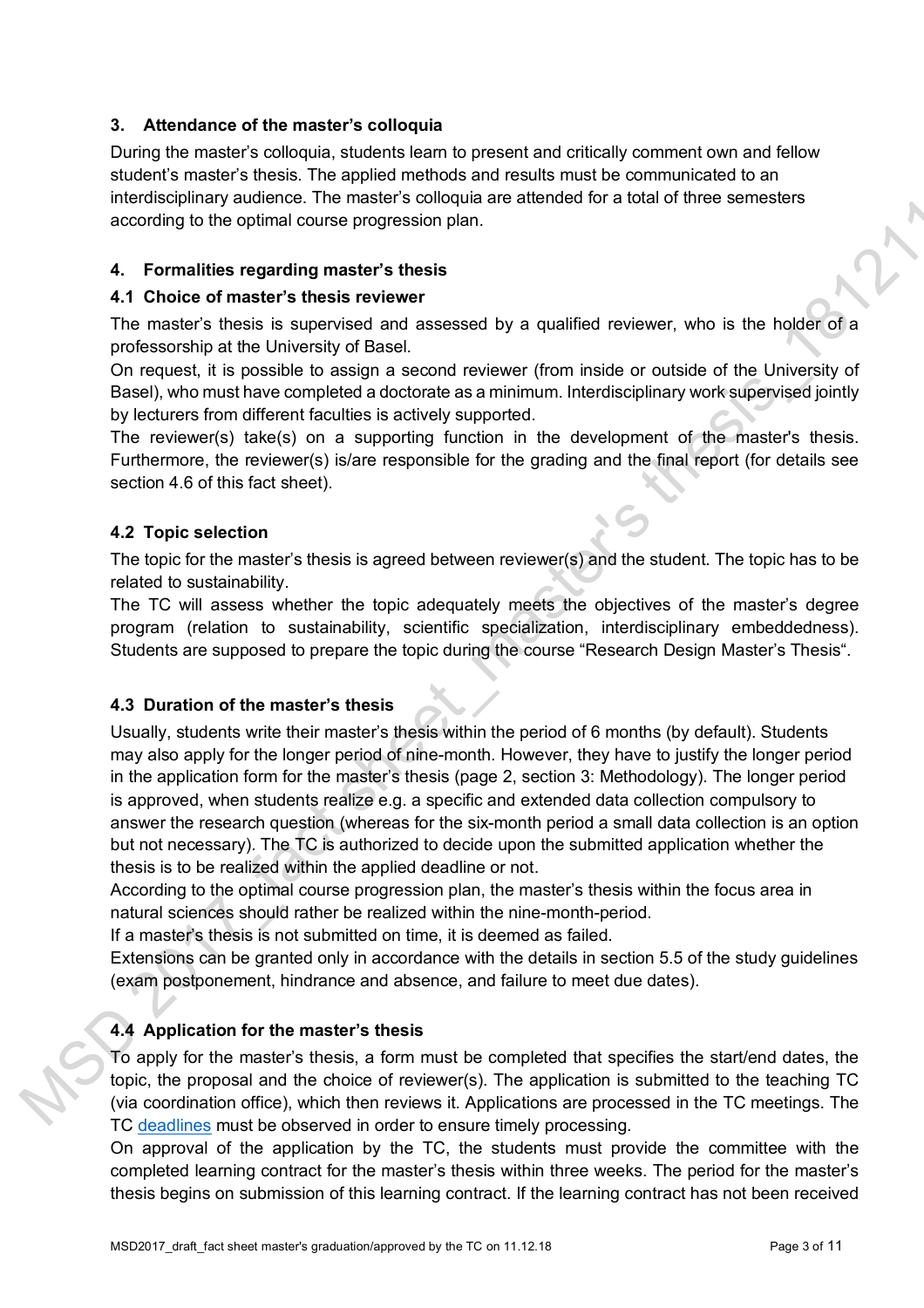within three weeks at the latest, a new application with a new topic must be submitted. If the application is rejected, a new or revised application may be submitted. In such cases, the TC will explain its reasons for refusal and the further course of action.

# **4.5 Submission of the master's thesis**

The students must submit the required copies of the master's thesis to the coordination office on time (due date specified in the learning contract).

They have to submit

- $\bullet$  3 print copies sending by post (postmark = submission day) or handing in personally to the head of the coordination office (mail box in the building of the coordination office is fine as well);
- students with two reviewers submit one more copy;
- one digital copy on the last day of submission (one file, incl. attachments) to: coordination-msd@unibas.ch

If the file is too large, students have to send it by switch drive: https://www.switch.ch/drive/ The copies of the master's thesis must be printed whenever possible double-sided; they are to be submitted with spiral binding (plastic). The printed copies are forwarded to the reviewer(s), one is kept in the archives of the MSD coordination office and one in the MSD library (for more information see section 4.8: Declaration of consent for recording, preservation and accessibility of the master's thesis).

# **4.5.1 Layout front page of master's thesis**

The front page contains the following points:

- 1. Header with the logo of the University of Basel and the logo of the MSD (attachment 2: Layout front page master's thesis)
- 2. Full name of student and swiss student number
- 3. Submission date
- 4. Title, full name(s) and institution(s) of reviewer(s)
- 5. Focal area of the MSD
- 6. Title (and subtitle) master's thesis

While the layout for the header is fix (e.g. no additional logo or institution to be put), students may layout the rest of the front page as they like, incl. pictures, as long as they insert all required information (see points 2 to 6 and attachment).

# **4.5.2 Abstract**

The information of the front page (point 2 to 8) is to be repeated on the next page on the top, followed by an abstract (max. 200 words) of the master's thesis (all on one page). Thus, students are advised to keep the abstract comprehensible for a broader audience. Whenever possible, the MSD would like to publish the abstracts of the master's thesis on edoc (institutional repository of Unibas) according to a signed declaration of consent (see section 4.8).

# **4.5.3 Statement of plagiarism**

The signed statement of plagiarism is to be placed at the beginning (after the abstract) or at the end of the master's thesis (in print and digital copies). Template see attachment 3.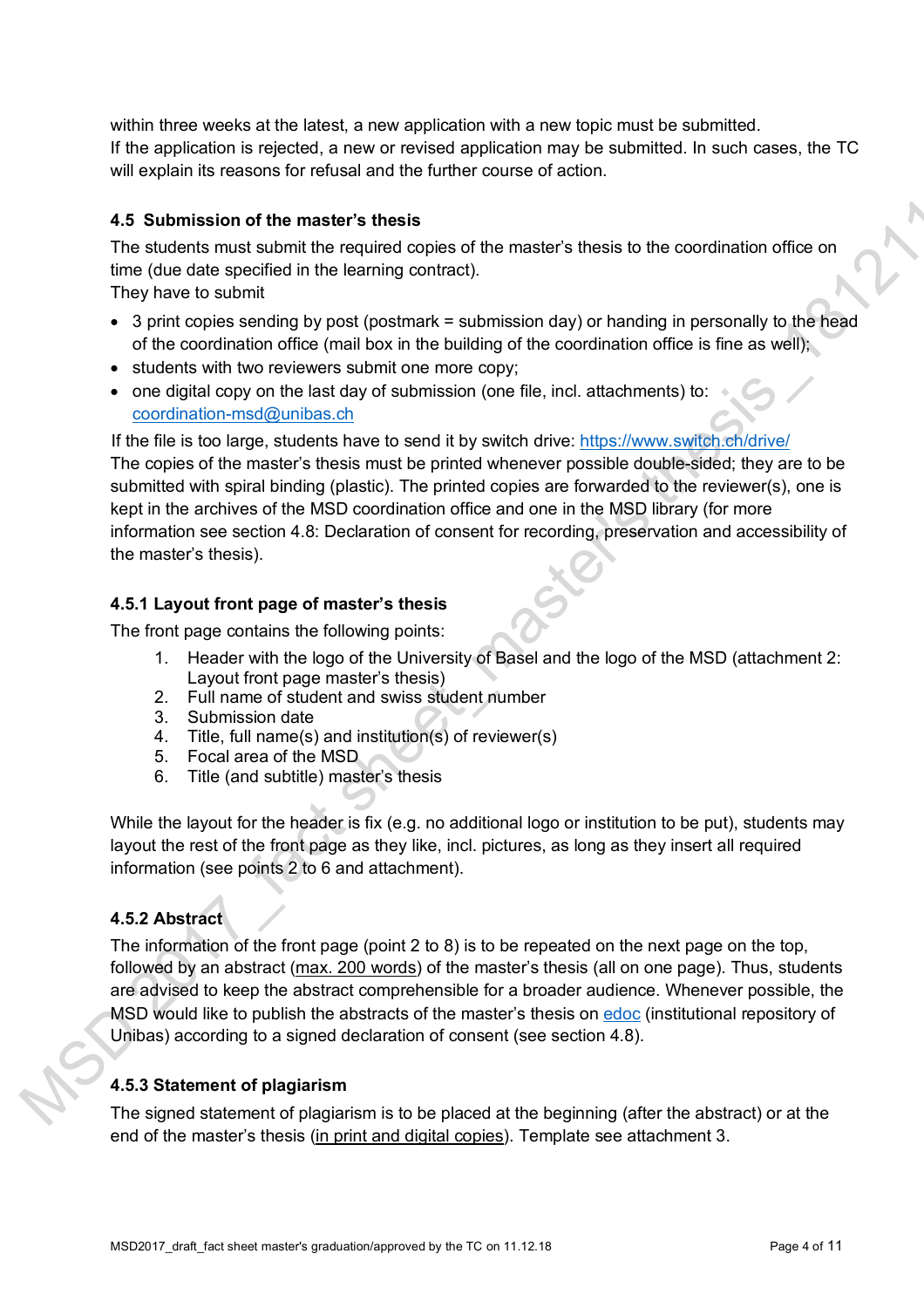# **4.6 Grading of the master's thesis and report**

The master's thesis is awarded a grade. Within eight weeks, each reviewer prepares a report in English in which he/she justifies the award of the grade. The report is sent to the coordination office, which forwards it to the student. A recommendation of how to grade the thesis is available (attachment 4).

If more than one reviewer evaluates the master's thesis, the final grade of the thesis is calculated from the arithmetical mean of all grades.

If a grade is insufficient, or if there is a difference of one grade or more in the case of two reviewers, the TC will request a further, independent report, including grading. If the final grade for the master's thesis is still 3.9 or below after this additional review, the thesis will be deemed as failed.

#### **4.7 Repeated attempt of a failed master's thesis**

A failed master's thesis can be repeated once. In such cases, the student must select a new topic and reapply for the master's thesis in accordance with the requirements. If the master's thesis is failed at the second attempt, the TC can request that the student is excluded from the master's degree program. The examination committee will communicate this to the student.

# **4.8 Declaration of consent for recording, preservation and accessibility of the thesis**

With this declaration students, reviewers and the TC agree to:

- The library recording incl. edoc: The signatories agree to the recording and listing of the bibliographic data including title, author's name and the name(s) of the reviewer(s) in the university catalogue and in the document server edoc (= institutional repository of the University of Basel). It lists the scientific publications produced at the university and is operated by the University Library.
- Publication of the abstract on edoc: With this agreement, not only the bibliographic data (see point 1) will be published on edoc, but also the abstract of the master's thesis. A link to edoc will be placed on the MSD Website.
- On-site use at the coordination office MSD: One of the submitted copies of the master's thesis will be provided for on-site use at the coordination office if approval is given. Borrowing is not possible.

Each student has to submit this declaration together with the master's thesis.

Each reviewer has to submit this declaration together with the report on the master's thesis.

# **5. Completion of master's degree**

#### **5.1 Master's grade**

The final master's grade is calculated on the basis of the average graded course performance weighted according to the credit points and rounded to one decimal place. Half decimals are rounded up.

#### **5.2 Documents: Certificate, diploma and diploma supplement**

Students receive the diploma and the diploma supplement together with the certificate. These documents are created twice a year and, if possible, submitted to the graduates at the awarding ceremony.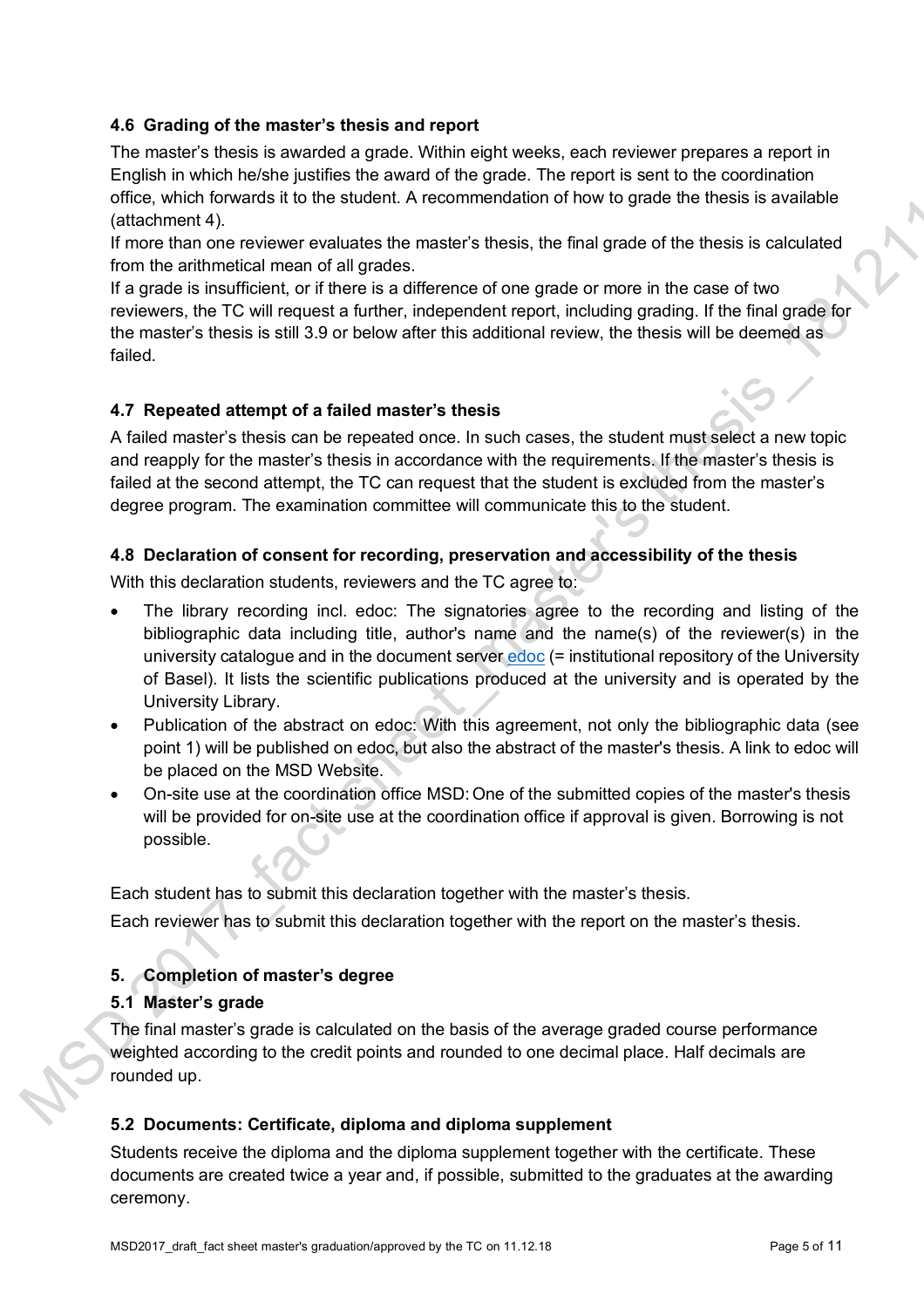# **6. Right of publishing and copy right**

In accordance with the guidelines of the University of Basel, the research results obtained during the preparation of the master's thesis may be published. Nonetheless, students, reviewer(s) and the head of the TC MSD have to approve the publication signing the "declaration of consent of recording, preservation and accessibility of the master's thesis" (details see section 4.8). Template available on the website/downloads MSD 2017.

A declaration of consent regarding the use of data collected for the master's thesis by the research group of the reviewer(s) is required when signing the learning contract (LC) of the master's thesis. The declaration is included in this LC on page 2.

# **This fact sheet is based on the following regulations**

(available on the website MSD/downloads MSD2017)

- Study regulation MSD 2017 (only available in German);
- Wegleitung MSD 2017 (in German);
- guidelines MSD 2017 (available in English, translation of the "Wegleitung");
- optimal study progress plan.

#### **Forms/templates**

(available on the website MSD/downloads MSD2017)

- Application master's thesis;
- learning contract (LC) master's thesis, incl. "declaration of consent on data release":
- "declaration of consent on recording, preservation and accessibility" (to be submitted with the master's thesis);
- learning agreement (LA) preparation master's thesis focus area in natural science;
- template "layout front page of master's thesis";
- template "statement of plagiarism".

#### **Attachments of this fact sheet**

- 1. Scheduling master's thesis;
- 2. layout front page of master's thesis (example);
- 3. statement of plagiarism (example);
- 4. recommendations how to grade the master's thesis.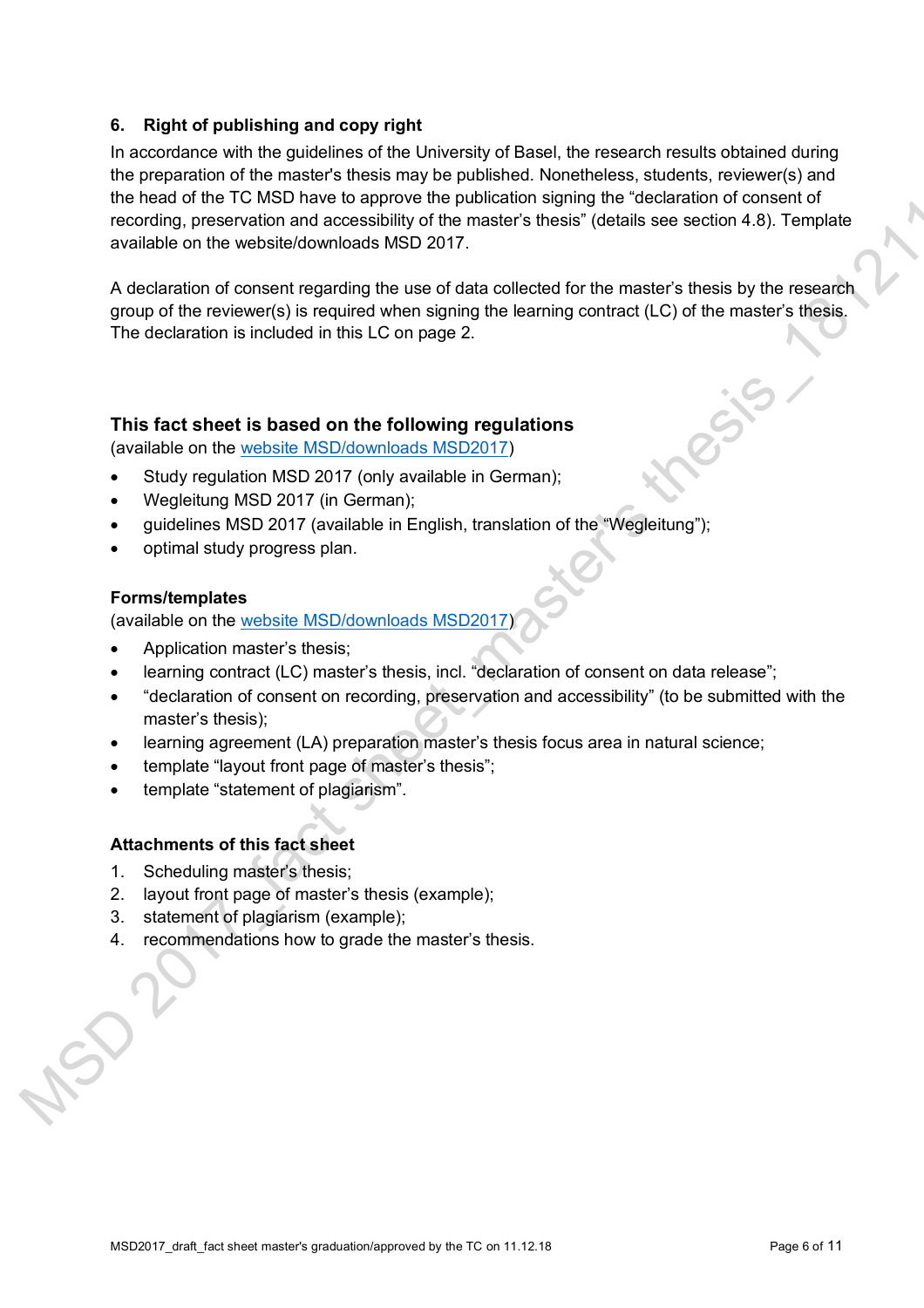

l

Master's Degree in Sustainable Development Mfd



# **Attachments**

#### **Attachment 1: Scheduling master's thesis MSD 2017**

Note<sup>2</sup>: On approval of the application of the master's thesis by the TC, the student must provide the learning contract for the master's thesis within three weeks. The period for the master's thesis begins within this time limit (see study regulations § 18.4, study guidelines section 4.4.6.3):

Scheduling graduation after completion in fall semester (deadlines all in the same calendar year):

| Duration to complete master's thesis <sup>3</sup> | Semester of doing the<br>colloquium "Research Design<br><b>Master's Thesis"</b> | <b>Last TC meeting</b><br>for application | <b>Latest beginning</b><br>of thesis on | <b>Last submission</b><br>day of thesis on |
|---------------------------------------------------|---------------------------------------------------------------------------------|-------------------------------------------|-----------------------------------------|--------------------------------------------|
| 6 months                                          | Same spring semester like<br>application of the master's thesis                 | In May                                    | 15 June                                 | 15 December                                |
| 9 months                                          | Fall semester before the application   In February<br>of the master's thesis    |                                           | 15 March                                | 15 December                                |

Scheduling graduation after completion of spring semester (deadlines within two calendar years):

<sup>2</sup> According to decision of the TC MSD on 14.07.2017/CCh

<sup>&</sup>lt;sup>3</sup> For the 9-month period, specific data collection is essential (= mandatory) to answer the research question. Theses that do not meet these criteria have a period of 6 months (study guidelines, sec. 4.4.6.5).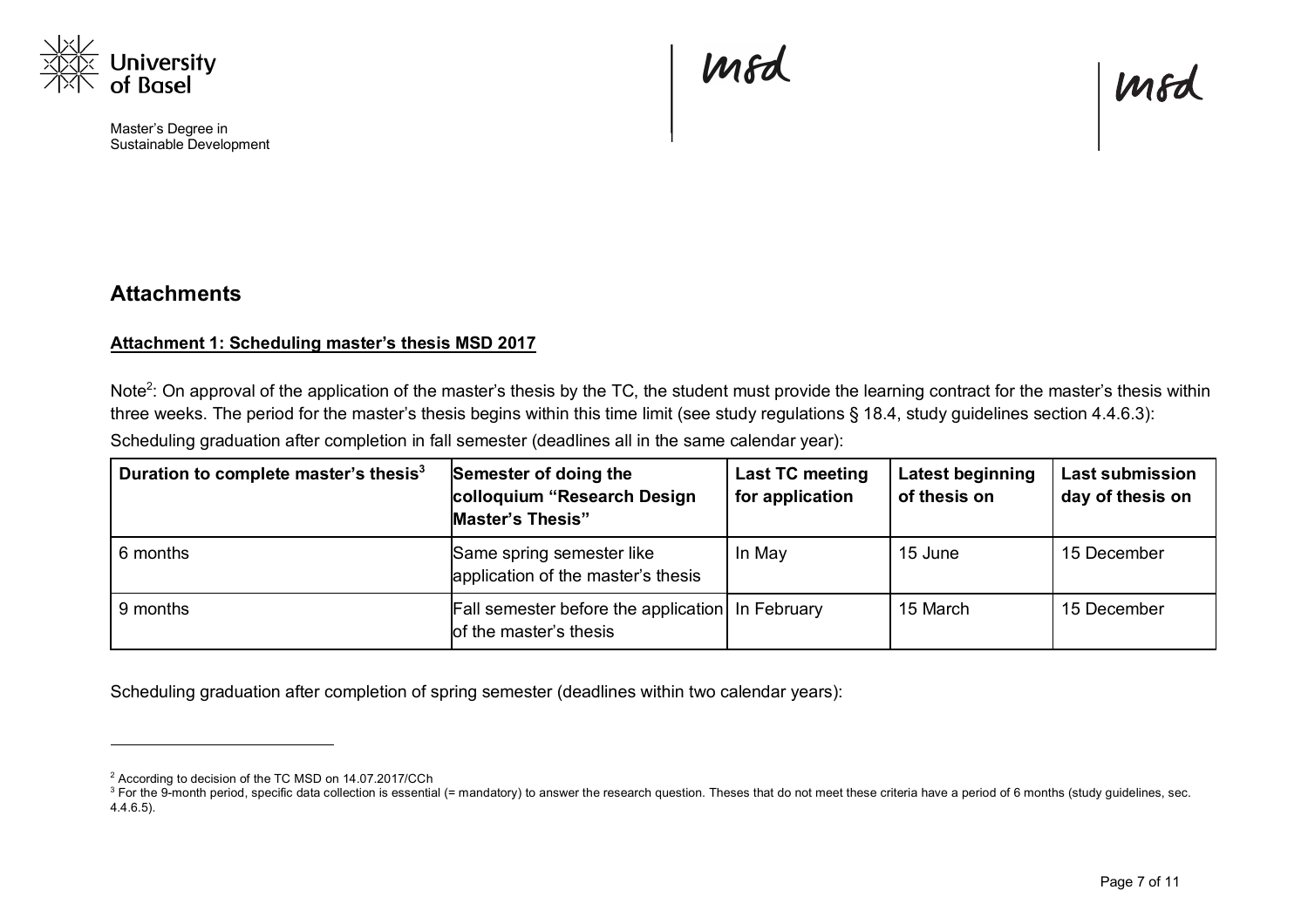| Duration to complete master's thesis <sup>4</sup> | Semester of doing the<br>colloquium "Research Design<br><b>Master's Thesis"</b> | Last TC meeting<br>for application | <b>Latest beginning</b><br>of thesis on | <b>Last submission</b><br>day of thesis on |
|---------------------------------------------------|---------------------------------------------------------------------------------|------------------------------------|-----------------------------------------|--------------------------------------------|
| 6 months                                          | Same fall semester like application<br>of the master's thesis                   | In December                        | 15 January (next<br>year)               | 15 July                                    |
| 9 months                                          | Spring semester before the<br>application of master's thesis                    | In September                       | 15 October                              | 15 July (next year)                        |

<sup>4</sup> See footnote 3.

l

 $\Omega$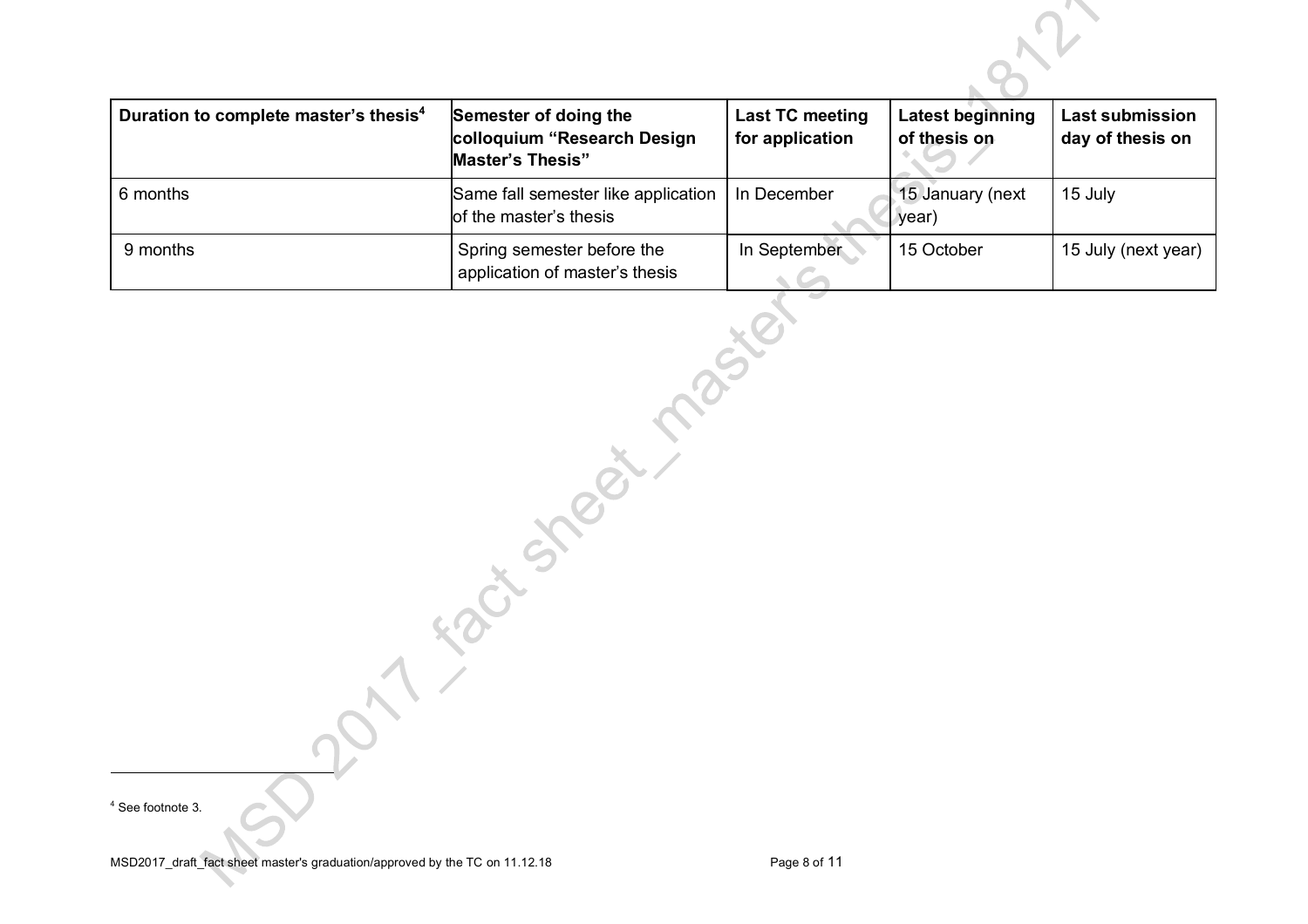

Master's Degree in Sustainable Development

mod

#### **Attachment 2: Layout front page of master's thesis (example)**

# **MSD 2017 – Title page specifications of the master thesis**

- 1. The Unibas and MSD logo header **must** be placed at the top of the title page, as presented here. If you want, you can also integrate it as a header line in your entire work. The logos and the font may NOT be changed in size. If you want to display an additional logo (e.g. of a partner institution), you can do so – but NOT in the header.
- 2. According to the corporate design of Unibas, the text is left-aligned to the lettering within the logo.
- 3. MSD students must include the below listed bold headings on the title page of the Master's thesis. The exact content required is shown in square brackets. The exact representation (e.g. order) and designation (e.g. "author" instead of "from" or no designation) of the categories, font size or type, image design etc. is the responsibility of the author.

**In case of doubts and questions: contact the coordination office in due time! coordination-msd@unibas.ch; 061/207 04 20**

#### **Headings**

**From** [first and last name of the author; swiss student number]

**Date of submission** [insert date of submission]

**Reviewer 1** [academic title, first and last name] (we use reviewer for those who will have to write a report and have to mark the thesis) **Institution** [university and department/working group]

**Reviewer 2 OR Co-supervisor** [academic title, first and last name] (only for those who have put a  $2<sup>nd</sup>$  reviewer in the learning contract; has to write a report and to mark the thesis). Co-supervisor are not mentioned in the LC. Nonetheless, they are experts, who have supported the students with know-how, but do not have to write a report nor to give a mark).

**Institution** [university and department/working group]

**Focal Area** [according to study regulations]

**Title (+ subtitle)** [appears in the certificate]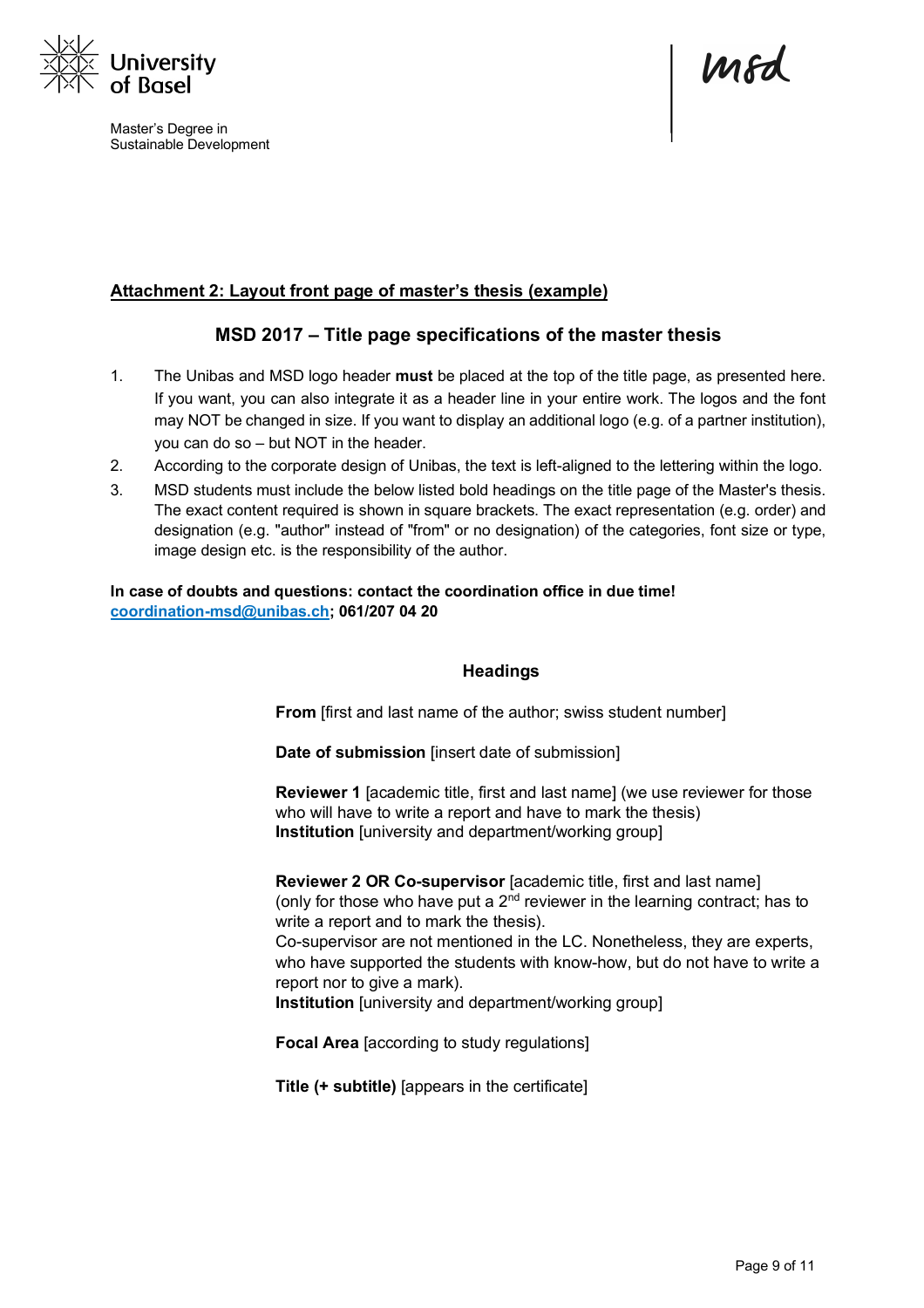#### **Attachment 3: Statement of plagiarism**

*I hereby declare that this submission is my own work and that I have fully acknowledged the assistance received in completing this work and that it contains no material that has not been formally acknowledged.* 

*I have mentioned all source materials used and have cited these in accordance with recognized scientific rules.*

the following information:

Below this statement (wording may differ, while the meaning has to be the same), students add<br>the following information:<br>Date of issue: [= submission date of the thesis]<br>Date of issue: [= submission date of the thesis]<br>Sig Full name/student number: [write your names] [swiss student number] Date of issue: [= submission date of the thesis] Signature [students sign this statement]

 $\mathcal{S}^2$